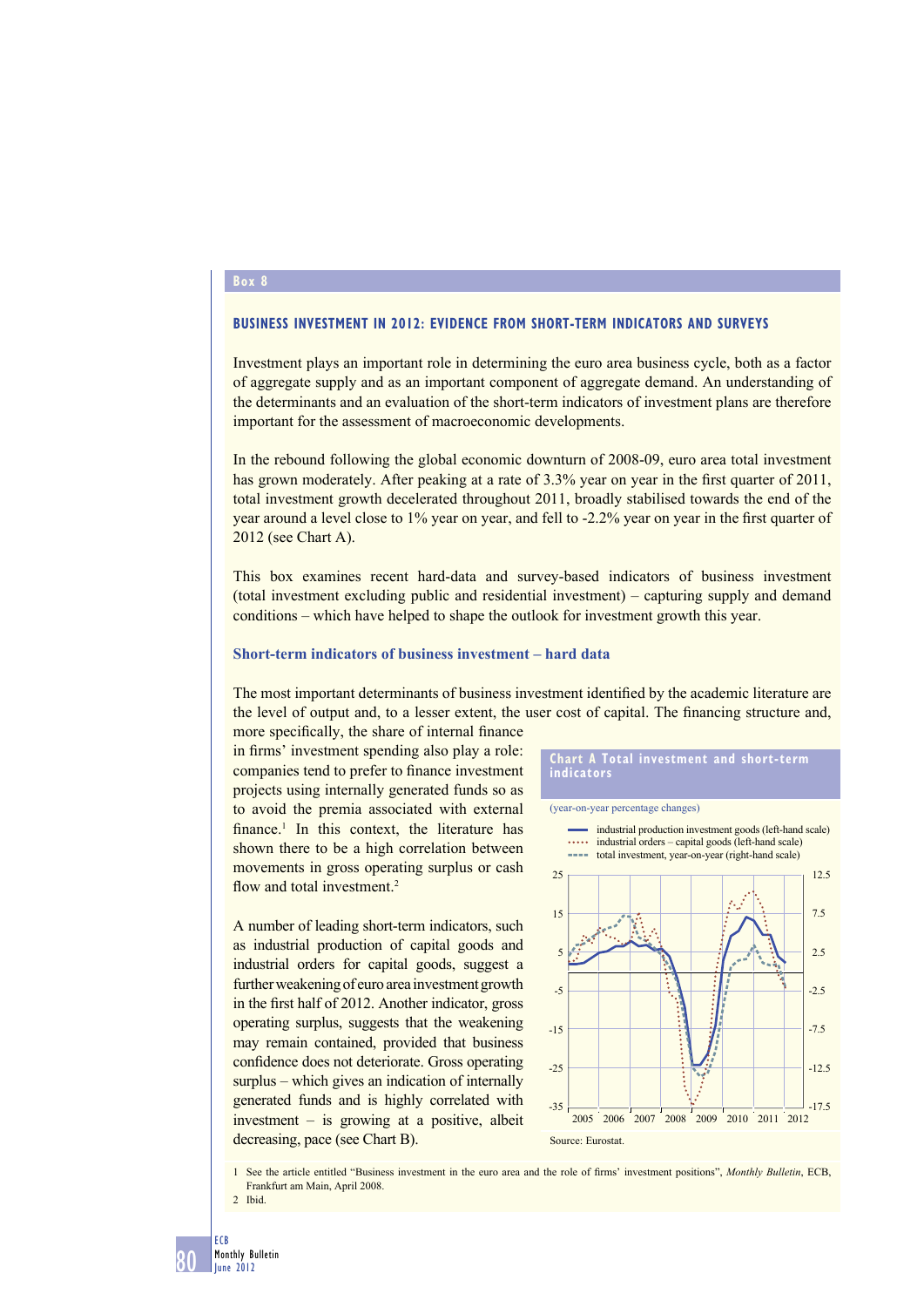## **ECONOMIC AND MONETARY DEVELOPMENTS**

Output, demand and the labour market

#### **Chart B Total investment, gross operating Chart C Total investment and demand for surplus and capacity utilisation loans for investment purposes** (year-on-year percentage changes; balances) (year-on-year percentages changes; percentages for capacity utilisation) gross operating surplus (right-hand scale) loan demand for investment purposes from all banks **Salar** total investment (right-hand scale) (left-hand scale) capacity utilisation (left-hand scale) total investment (right-hand scale) 20 89 15 10 85  $\overline{0}$ 5 81  $-20$ 0 77 -5  $-40$ 73  $-10$ -60 69  $-15$ 65  $-20$ -80 2005 2006 2007 2008 2009 2010 2011 2012 2005 2006 2007 20092008 2010 2011 2012 Sources: Eurostat and European Commission (DG ECFIN Sources: Eurostat and ECB (euro area bank lending survey up business survey in manufacturing). to April 2012).

Note: Demand for loans refers to the weighted balances of responses by banks regarding the direction of the impact on demand from the contribution of fixed investment.

## **Short-term indicators of business investment – surveys**

A number of surveys also give indications about firms' investment plans for the current year. An increase in capacity utilisation gives an indication of firms' need to expand their capital stock. According to the European Commission's business survey, the increase in capacity utilisation in the manufacturing sector was interrupted in early 2011 (see Chart B). This may reflect a drop in demand against the existing level of production capacity, as reflected in the capital stock.<sup>3</sup>

In addition, the results of the euro area bank lending survey conducted in April 2012 suggest that demand for loans for investment purposes, which also helps to predict total investment, continued to decrease in the first quarter of 2012 and is projected to weaken further in the second quarter (see Chart C). The lower demand for external financing may indicate that companies are adopting a wait-and-see approach with respect to their investment decisions in the context of still elevated general macroeconomic uncertainty.<sup>4</sup> Heightened uncertainty may raise the threshold level of return for undertaking certain types of investment project, for given levels of demand, cost of financing and other determinants.<sup>5</sup> A deterioration in confidence among companies appears consistent with the latest data from the DG ECFIN survey on the structure of investment. The survey results indicate that a higher than average share of investment is being used to replace obsolete capital stock, whereas investment for the extension of production capacities, which may imply greater

- 3 See the box entitled "Business investment, capacity utilisation and demand", *Monthly Bulletin*, ECB, Frankfurt am Main, April 2010.
- 4 See the box entitled "Developments in longer-term growth expectations for the euro area", *Monthly Bulletin*, ECB, Frankfurt am Main, June 2012.

 $-15$ 

 $-10$ 

-5

 $\Omega$ 

5

10

<sup>5</sup> For an overview of the effect of uncertainty on aggregate and disaggregate investment, see Carruth A., Dickerson, A. and Henley, A., "What do we know about investment under uncertainty?", *Journal of Economic Surveys*, Vol. 14, No 2, Blackwell Publishers Ltd, Oxford, April 2000.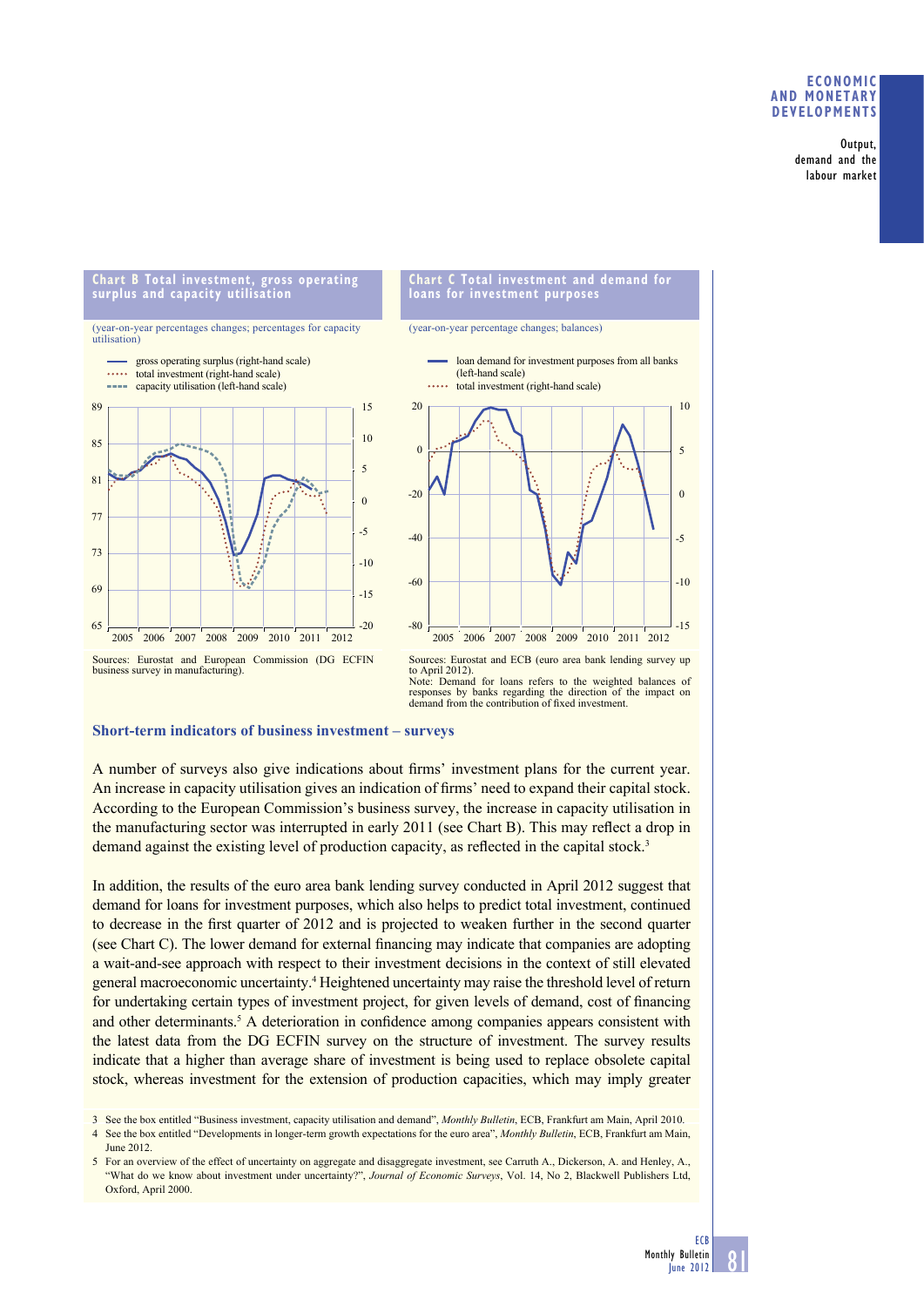

recourse to external financing, is expected to remain relatively limited in 2012 (see Chart D).

According to the European Commission's latest biannual industrial investment survey, investment growth is expected to be weaker in 2012 than was expected in the previous survey conducted in October 2011 (see Chart E); the expected growth rate has been reduced in annual real terms from 5% to 2%. The replies to the question on factors influencing industrial investment, which bring to light what companies perceive to be the main constraints on investment activity, suggest that demand and financial factors, on balance, remain supportive of investment (see Chart F). In spite of a small decrease since  $2011$  in the net number of firms reporting demand conditions as being stimulating, real demand conditions remain favourable overall, with the balance of answers returning to levels



Sources: Eurostat and European Commission (DG ECFIN investment survey). Notes: The numbers on the x-axis refer to when the survey was carried out. Investment in metal and machinery is used as a proxy for industrial investment growth.